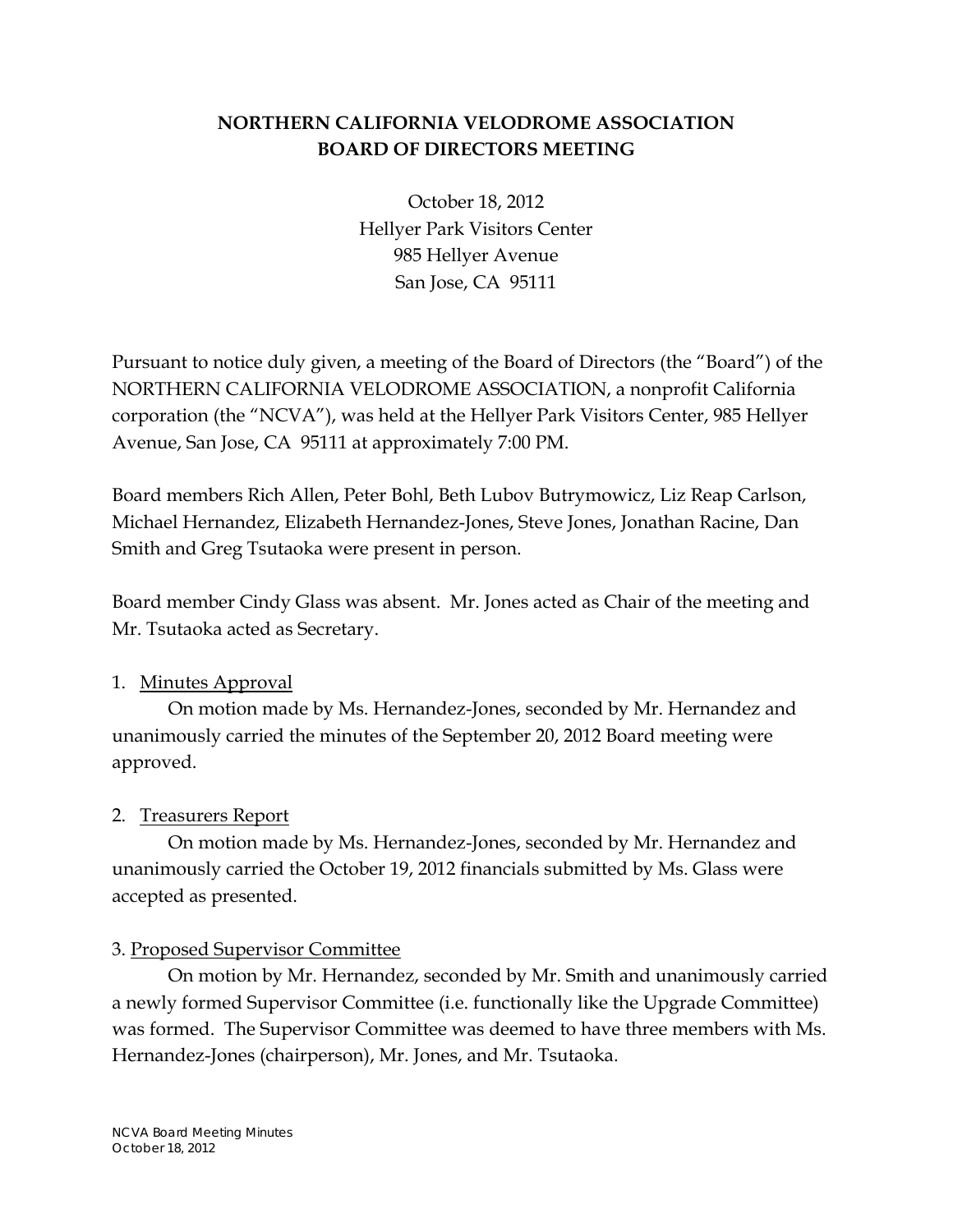#### 3. Existing Committees

 On motion made by Mr. Allen, seconded by Ms. Hernandez-Jones and unanimously carried an up to \$1,000 budget was approved for the Infrastructure Committees use to execute Volunteer Work Day(s) for improvement of items listed on the Infrastructure Committees "punch list".

*Infrastructure Committee:* Ms. Reap Carlson discussed the Infrastructure Committee's Volunteer Work Day(s) tentatively scheduled for November 10/11 and December; punch list items; and processes and procedures with the Hellyer maintenance and real estate supervisors. Mr. Jones stated a review of the Hellyer lease documents should be reviewed prior to detailed discussions with Hellyer maintenance and real estate supervisors.

*Track Scheduling Committee*: Ms. Hernandez-Jones, Mr. Allen, and Mr. Tsutaoka discussed the Track Scheduling Committee's goal of utilizing with a planning framework anchored by milestone events (i.e. Juniors, Elite and Masters track national events). The Track Scheduling further described their desire to coordinate events with LAVRA and to avoid conflicts with NCNCA. The Scheduling Committee further explained their dependencies on Supervisor Committee, Promoters, New Racer Committee and Marketing Committee. Mr. Jones stated the Hellyer /ATRA application requires description for marquee events like HVC and general racing schedule. Mr. Hernandez recommended the Scheduling Committee set two dates for promoter and club events: submissions by the first date getting scheduling priorities. Mr. Jones further stated a few traditionally scheduled events (i.e. Beat the Clock, Hellyer Day at the Park (closed velodrome), Human Powered Vehicle, and Masters State Championships).

*New Racer Development Committee*: Mr. Hernandez discussed the New Racer Development Committee's potential new programs including a Six Week Skills/Race Training Series; Beginner to Intro to Racing; Monday Night New Racer Training Series; and maybe something on Thursdays. Mr. Hernandez further noted his committee members includes Mr. Hernandez (chairperson), Mr. Allen, Mr. Borba, Mr. Cheetham, Ms. Hernandez-Jones, Mr. Jones, Ms. Reap Carlson and Mr. Tsutaoka

*Marketing Committee*: Ms. Lubov Butrymowicz discussed the Marketing Committee's integrated marketing communication program including establishing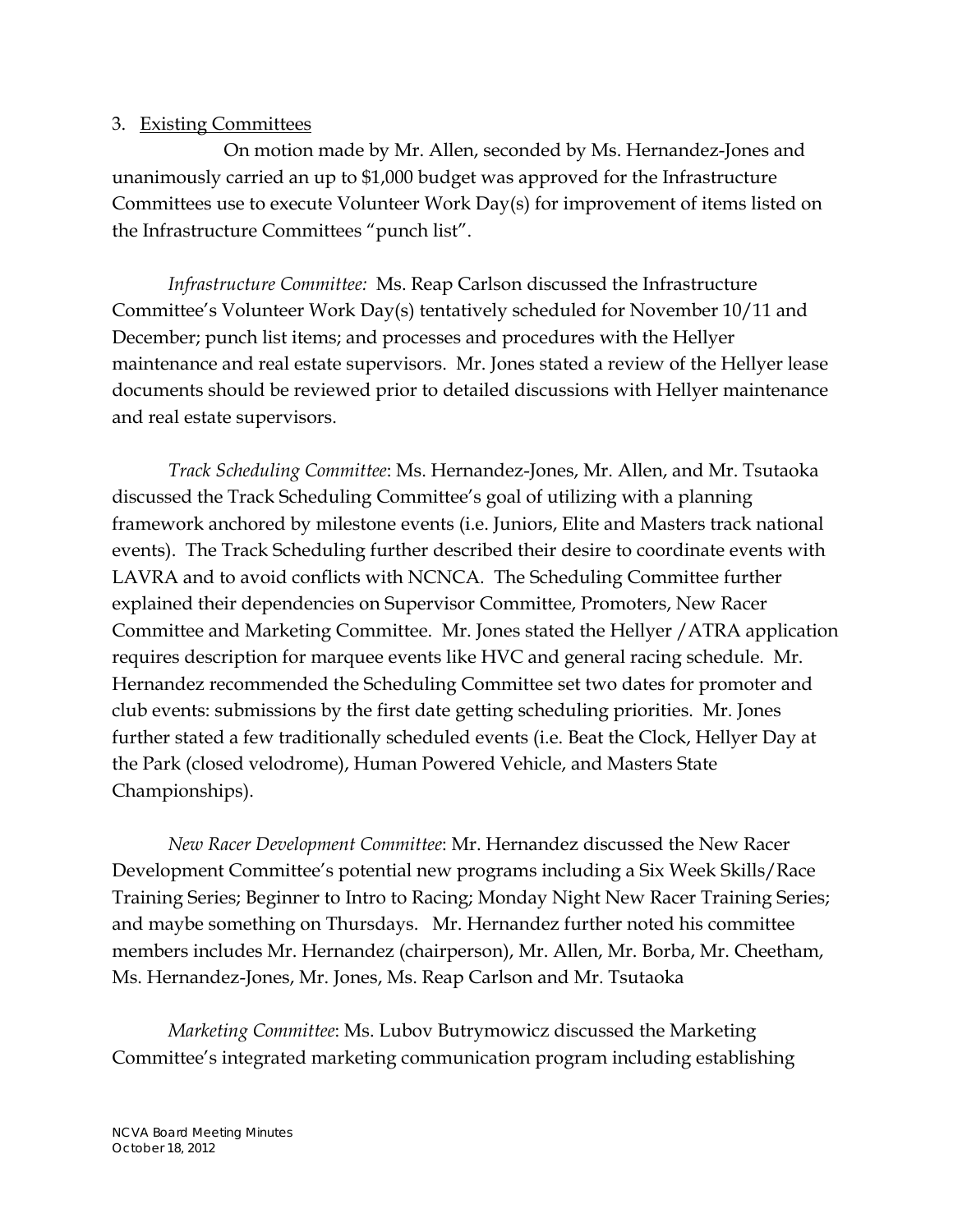marketing objective, messaging by audience, goals/measurements, and implementation tactics.

*Hellyer 50th Anniversary Committee*: Ms. Lubov Butrymowicz discussed the Hellyer 50th Anniversary Committee's idea of a month long celebration highlights marque racing and community events.

*Sponsorship Committee*: Mr. Allen overviewed the Sponsorship Committee's program including the goals maintaining existing sponsorships relationships, source and screen prospective sponsors, and focus on larger, broader market sponsors to increase recurring sponsorship revenue. Mr. Allen further asked for the Board and community for potential sponsor referrals. Mr. Jones volunteered to help screen prospective sponsors.

*Upgrade Committee*: Mr. Smith discussed the Upgrade Committee with Mr. Smith (chairperson), Mr. Hernandez, and Mr. Simmons as members.

*Policy and Procedures Committee*: Mr. Jones discussed the Policy and Procedures Committee noting the motorcycle permit and website backup as active projects.

*Hellyer Velodrome Challenge Committee*: Ms. Hernandez-Jones discussed the Hellyer Velodrome Challenge Committee focus on coordinating with other West Coast events. Mr. Jones noted date changes in an Alpenrose event.

## 4. Supervisor Complaint

Mr. Jones discussed a recent supervisor complaint. The board discussed said compliant and recommended the Supervisors Committee further analyze and make recommendations.

## 5. Meeting location/Winter Board Meeting Dates

*Meeting location*: Mr. Jones discussed potential alternative meeting locations. Mr. Allen stated a location with teleconference capabilities is desirable. Therefore the Hellyer Vistors Center is the meeting location for November and December Board meetings unless a venue change is published.

*Winter Board Meeting Dates:* Mr. Jones recommended November 8, 2012 (substitute secretary needed) and December 13, 2012 as Board meeting dates.